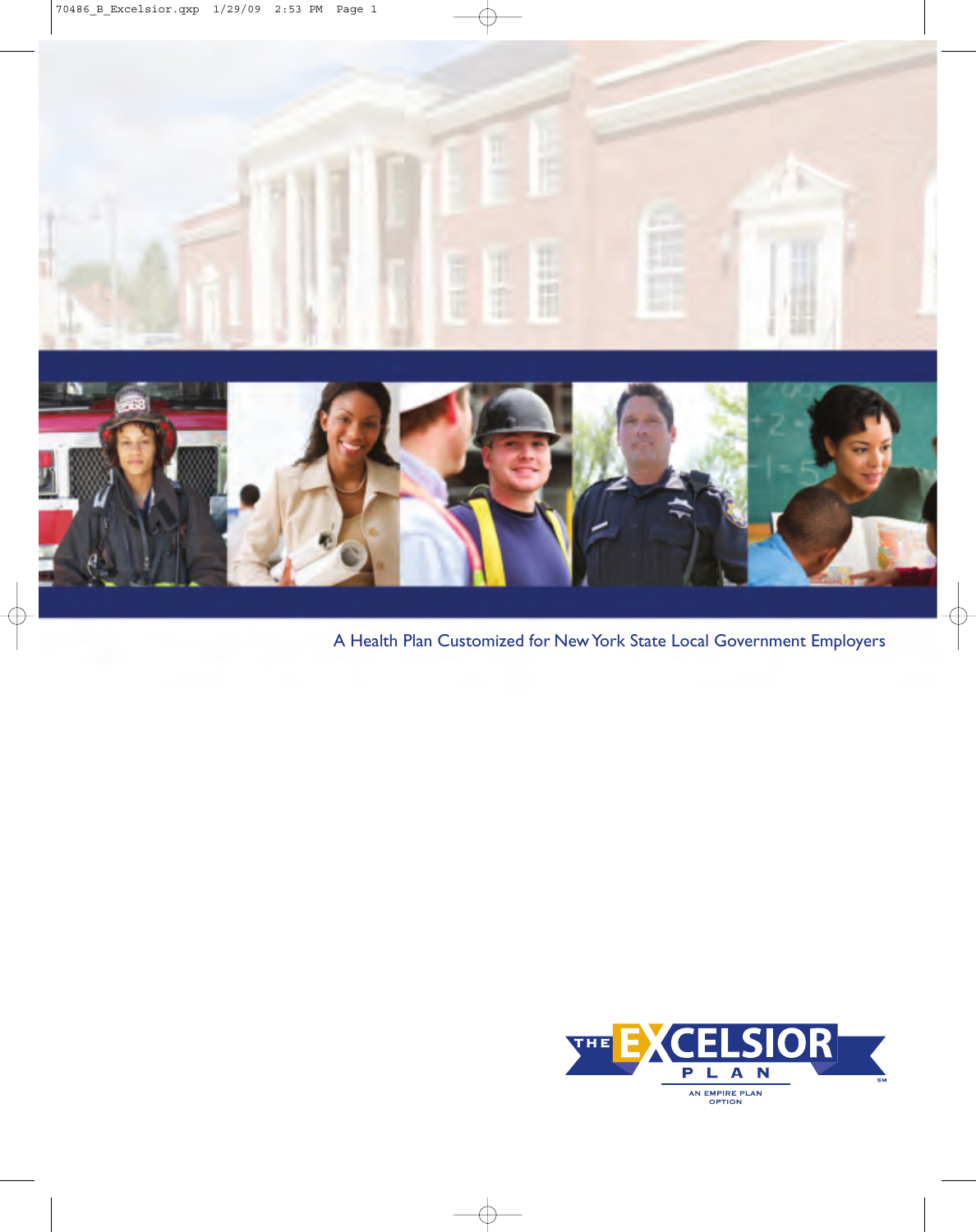

NYSHIP is available to public employers of all sizes **–** including municipalities, school districts, libraries and special districts.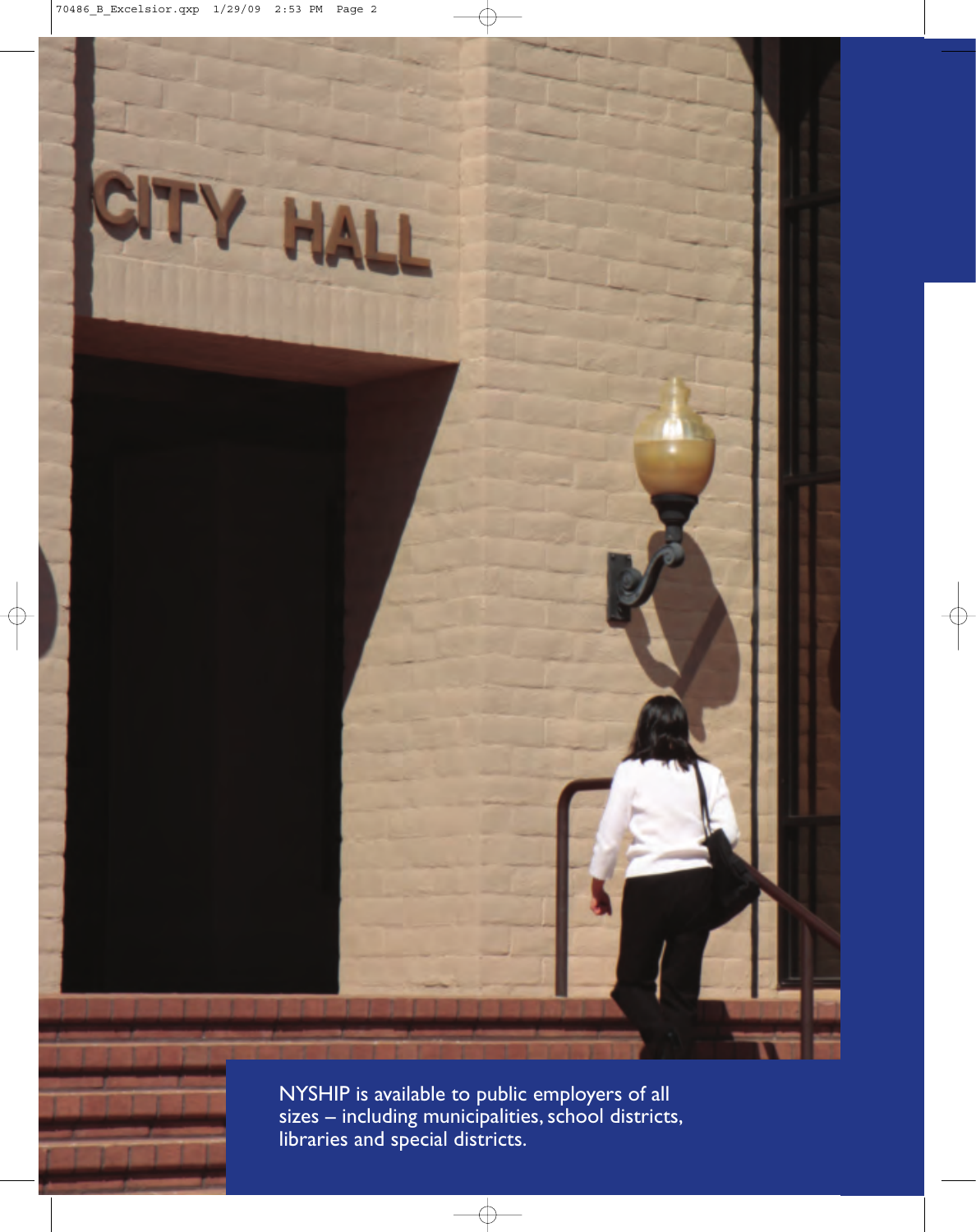# **The Excelsior Plan**

The New York State Health Insurance Program (NYSHIP) was established in 1957 for State employees. In 1958, NYSHIP became available to local governments and school districts. Now, more than 50 years later, NYSHIP is one of the largest public employer health insurance programs in the nation, protecting over 1.2 million State and local government employees, retirees and their families. Over 800 local government employers offer NYSHIP. They count on the dependability and financial stability that come from NYSHIP's size and experience. The New York State Department of Civil Service, NYSHIP's administrator, continues to fulfill its promise to provide quality health benefits for public employers in New York State. In 2008, NYSHIP introduced The Excelsior Plan, a more affordable option for New York local government employers.

# **Affordability**

The Excelsior Plan is an Empire Plan option that offers public employers and their enrollees affordability:

- Never any brokerage fees.
- Reasonable out-of-pocket expenses for enrollees.
- Cost containment features designed to control premium increases.
- A large experience pool that provides rate stability.
- Complete management of Medicare Part D filings with the Federal government that helps reduce the cost of providing coverage to Medicare-primary enrollees and dependents.

## **Comprehensive Coverage**

The Excelsior Plan features:

- The Empire Plan's broad provider network – including the BlueCross BlueShield hospital network and over 170,000 medical, mental health and other participating providers nationwide.
- Guaranteed access to network benefits for primary care physicians and certain specialists as well as mental health providers, physical medicine

providers and home care services.

- Basic Medical coverage for nonparticipating medical/surgical providers.
- A comprehensive managed Mental Health and Substance Abuse Program.
- A comprehensive Prescription Drug Program that offers both a nationwide network of over 50,000 retail pharmacies and the convenience of a mail service pharmacy.
- •Worldwide coverage.

# **Quality Care Features**

The Excelsior Plan includes all of the Empire Plan's quality care programs, including:

- Paid-in-full benefits at nationally recognized Centers of Excellence for transplants, cancer care and infertility services, including travel benefits.
- Disease Management Programs to assist individuals in managing chronic conditions.
- Paid-in-full benefits plus care management for home care services, durable medical equipment, diabetic supplies and other medical supplies through the Home Care Advocacy Program.
- An orthotic and prostheses network.
- A toll-free NurseLine<sub>SM</sub> providing health

information and support 24 hours a day, every day, to Plan enrollees.

## **Superior Service**

The Excelsior Plan offers public employers all of NYSHIP's service features:

- A paperless web-based online health insurance enrollment system.
- A website for health benefits administrators that provides online access to NYSHIP information and reference material such as manuals, policies and memos.
- Plan financial reports and program updates issued quarterly.
- An award winning enrollee website (www.cs.state.ny.us) with up-to-date information about NYSHIP and The Excelsior Plan, including links to the Plan's provider and pharmacy directories.
- Award winning communications including Plan documents and other benefit information mailed directly to enrollee homes.
- A single toll-free number 1-877-7-NYSHIP (1-877-769-7447) for enrollees that provides access to all Excelsior Plan insurers and programs.